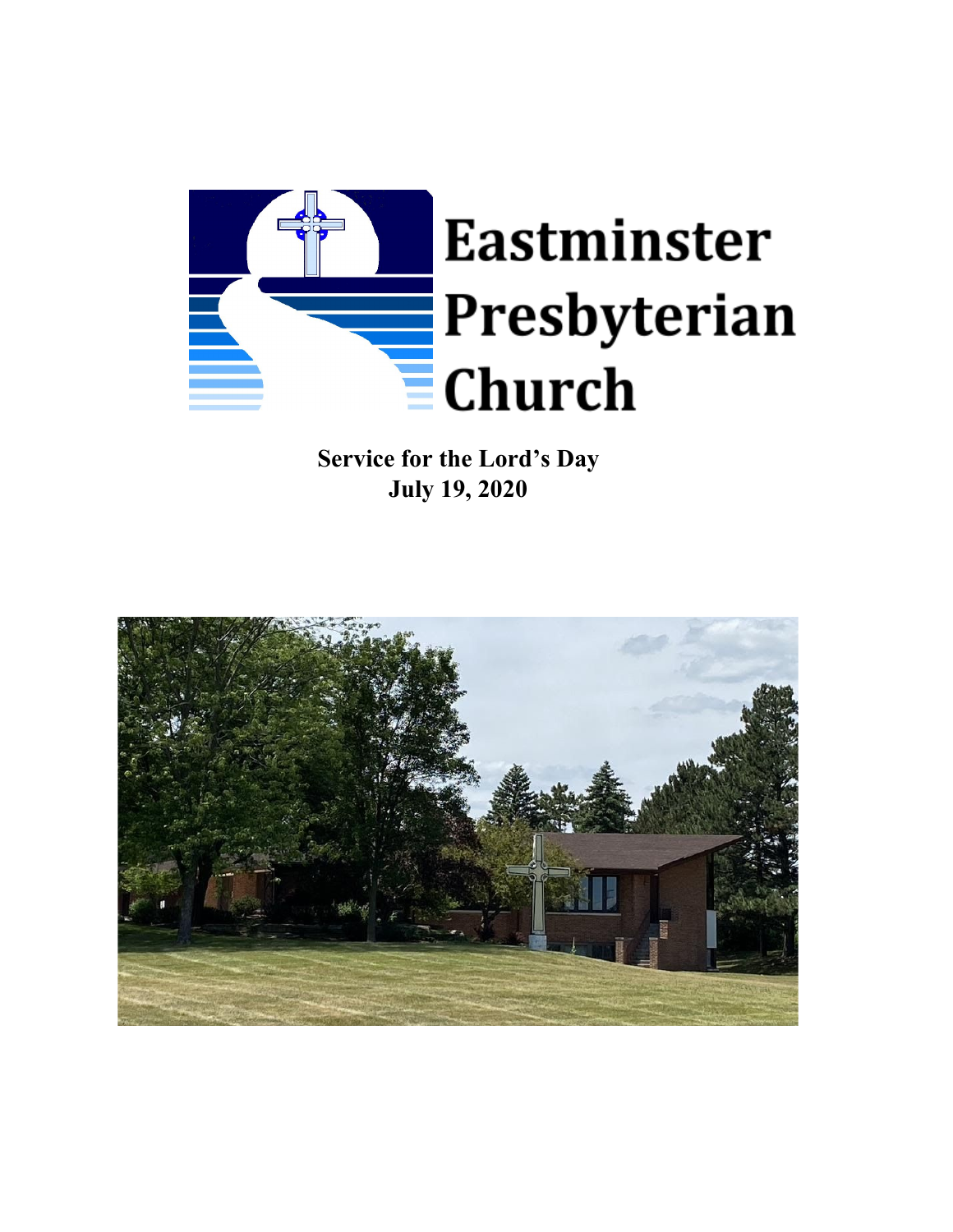### **ORDER OF WORSHIP FOR THE LORD'S DAY**

July 19, 2020 10:00 a.m.

## **GATHERING**

### **Prelude**

**Welcome & Announcements** The grace of our Lord Jesus Christ be with you. *And also with you.*

**Call to Worship** *Isa. 43:1-2, 18-19* The Lord says: Do not fear, for I have redeemed you; I have called you by name, you are mine. *When we pass through the waters, God is with us; When we walk through the fire we will not be burned.* Do not remember the former things, or consider the things of old. *God is about to do a new thing; now it springs forth!*

**Hymn #305** *Come Sing, O Church, in Joy*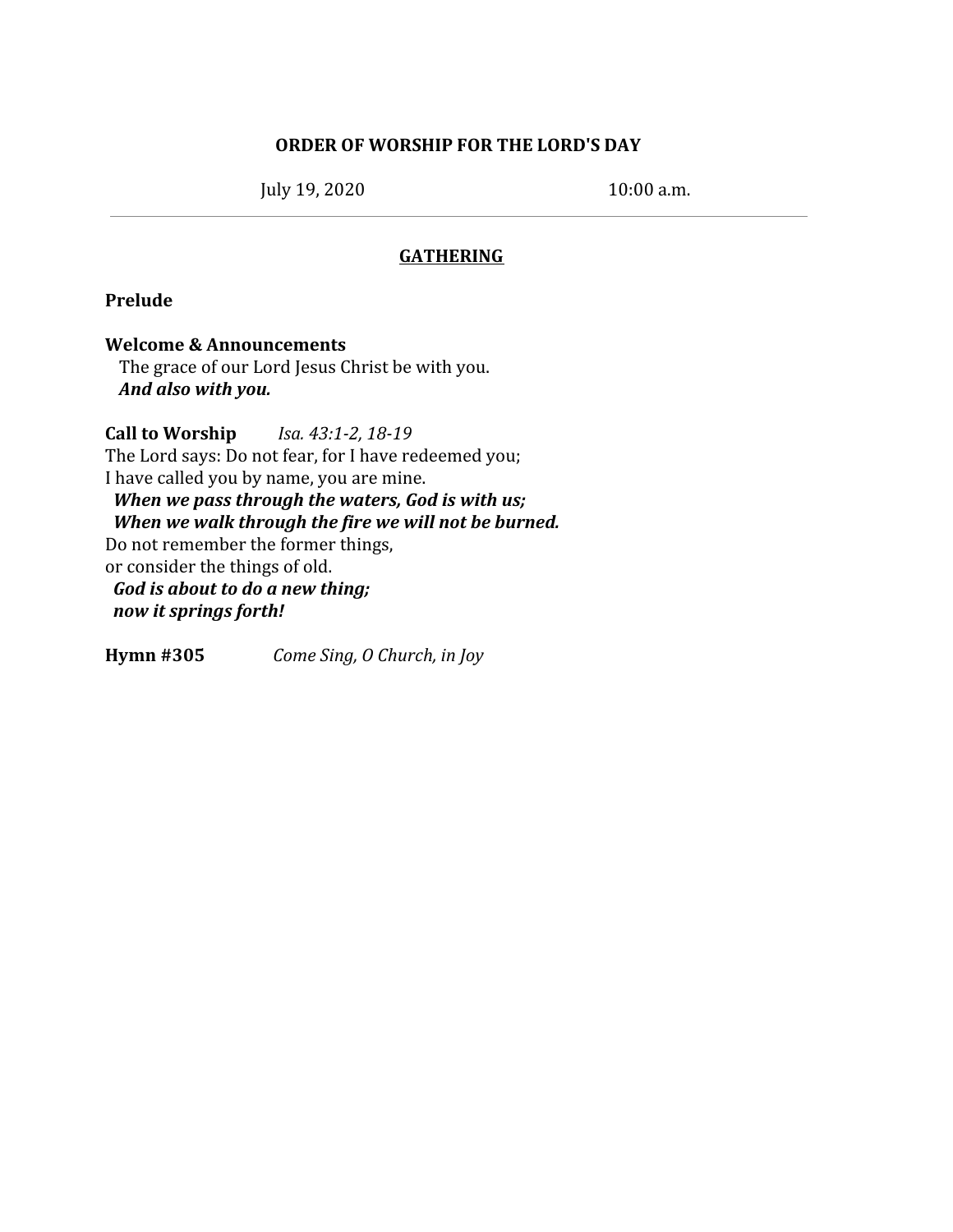

**Call to Confession**

**Prayer of Confession**

*Holy One, our great Redeemer you have created us to be your people; you have called us from captivity to freedom; you have delivered us from death to life. Yet we have wandered in the wilderness; we have failed to keep your commandments; we have put our trust in false idols. Forgive us, God of grace. Fill us with hope, feed us with mercy, and lead us into the land of your promise; through Jesus Christ our Lord. Amen.*

**Silent Confession**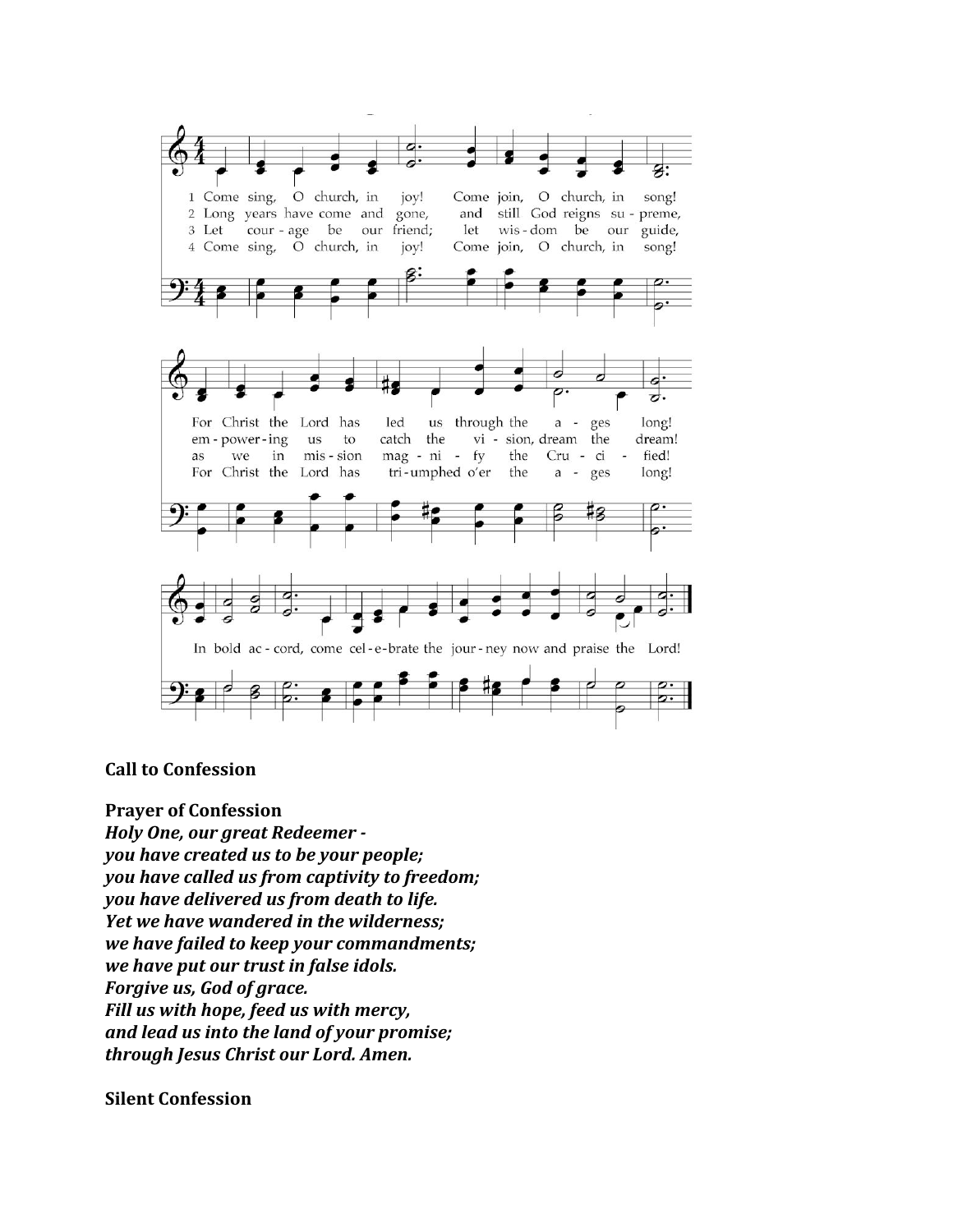# **Declaration of God's Grace**

### **Passing of the Peace**

*Take out your phone and text to a church member, friend or family member - "The Peace of Christ be with you."*

# **PROCLAIMING THE WORD**

## **Children's Message**

**Prayer for Illumination**

**Scripture Reading** *Isaiah 43:10-21*

**Christian Education** Neil Myer

**Hymn #301** *Let us Build a House (vs. 1)*

**Deacons** Linda Hardenbergh, Heather Heitman, Cindy Mackay, Suzanne Hunt

**Hymn #301** *Let us Build a House (vs.2)*

**Worship & Music** Robin Bell

**Building & Grounds** Gary Blanchard

**Hymn #301** *Let us Build a House (vs.3)*

**Mission** Mary Harvey

**Community Life** Sam O'Neill

**Hymn #301** *Let us Build a House (vs.4)*

**Pastor's Report** Rev. Kristin Stroble

**Hymn #301** *Let us Build a House (vs. 5)*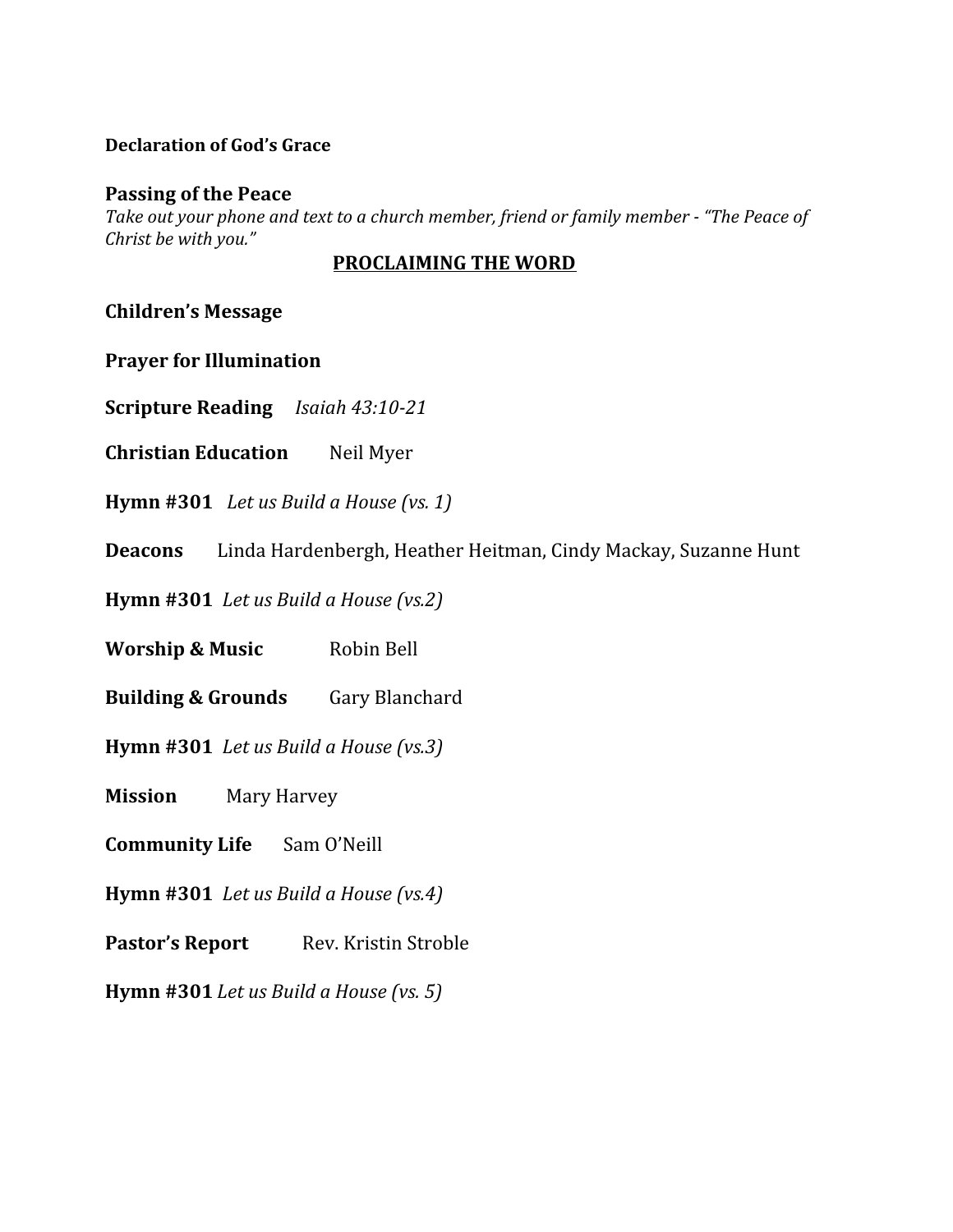THE CHURCH 301 Let Us Build a House All Are Welcome Capo 3: (A7)  $(D)$  $(A)$  $(D)$   $(G)$  $(A)$  $(Bm)$  $C<sub>7</sub>$  $\mathsf{C}$ Dm  $\mathsf{F}$ F  $B<sub>b</sub>$  $\mathcal{C}$  $\bullet$  $\overline{\phantom{a}}$ 1 Let us build a house where love can dwell and all can 2 Let us build a house where proph-ets speak, and words are 3 Let us build a house where love is found in wa - ter, 4 Let us build a house where hands will reach be - vond the 5 Let us build a house where all are named, their songs and  $(D)$  $(A)$  $(D)$  $(Bm7)$  $E(m)$  $(A)$  $\mathsf F$  $\mathsf C$ F  $Dm7$  $Gm$  $\mathsf C$  $\bullet$  $\epsilon$ place where saints and safe - lv live, chil - dren tell a strong and true, where all God's chil-dren dare to seek wine, wheat; ban - quet hall on ho - ly ground and a serve and teach, wood and stone to heal and strength-en, and trea-sured, taught and claimed  $vi$ sions heard and loved  $E(m)$  $(A7)$  $(G)$  (D)  $(F^{\sharp}m)$  $(Bm)$  $Gm$  $C<sub>7</sub>$  $B<sub>p</sub>$  $F$  $\mathsf{Am}$  $Dm$ ø  $\overline{c}$ . how hearts learn to for - give. Built of hopes and dreams and dream God's reign a - new. Here the cross shall stand as  $\mathbf{t}$ where peace and jus - tice meet. Here the love of God, through live the Word they've known. Here the out - cast and the and words with - in the Word. Built of tears and cries and as  $(A)$  $(D)$  $(Em)$  $(G)$  $Gm$  $\mathsf C$  $B<sup>b</sup>$ F  $\bullet$ 0 d. sions,  $vi$ rock  $\sigma$ faith vault of grace; here the and wit - ness and as bol of God's here sym grace; as Je - sus,  $is$ re-vealed in  $\lim$ e and space; as we strang - er bear the im age of God's face; let us laugh - ter, prayers of faith let this and songs of grace; Refrain  $(D)$  $(G)$  $(F#7)$  $(Bm)$  $E(m)$  $(Bm)$  $\mathsf F$  $B<sub>p</sub>$  $A7$  $Gm$  $Dm$  ${\sf Dm}$  $\bullet$ love of Christ shall end di vi - sions: one we claim the faith of Je - sus: share in Christ the feast that frees us: all are wel - come; an end to fear and dan - ger: bring pro-claim from floor to raf - ter: house  $(F^{\sharp}m)$  $E(m)$  $(D)$  $(Em) (A7)$  $(D)$   $(G)$   $(D)$  $F = B^{\frac{1}{2}}$  $Am$  $Gm$ F  $Gm$  $C7$  $\mathsf F$  $\bullet$ ◢ T -6 6 all are wel-come; all are wel-come in this place.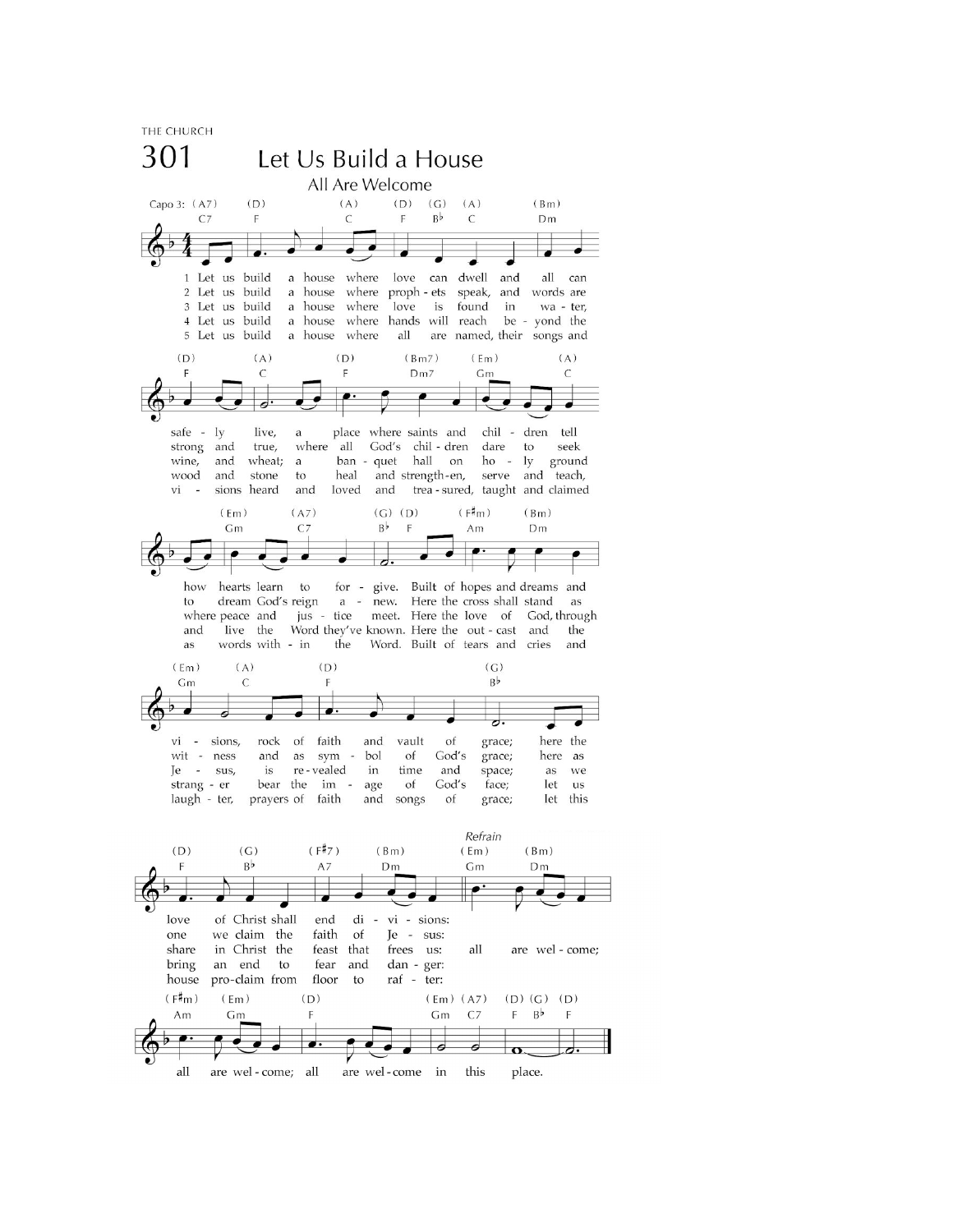## **RESPONDING TO THE WORD**

#### **Recognition of Charter & Fifty Year Members**

#### **Joys and Concerns of the Congregation/ Pastoral Prayer**

*Comment on Facebook if you have a joy or concern to be shared. You can also email or call the church with prayer concerns. Tomorrow we will send a list of prayer concerns over email to our community.*

## **The Lord's Prayer**

*Our Father who art in heaven, hallowed be thy name. Thy kingdom come, thy will be done, on earth as it is in heaven. Give us this day our daily bread; and forgive us our debts, as we forgive our debtors; and lead us not into temptation but deliver us from evil. For thine is the kingdom and the power and the glory, forever. Amen.*

## **Offering**

*Administration & Finance Report*

*Your of erings support the mission and ministry of Eastminster Presbyterian Church. You can give online by going to* <http://www.eastminsterchurch.org/give/online-giving/>

## **Hymn #742** *We Will Walk with God*